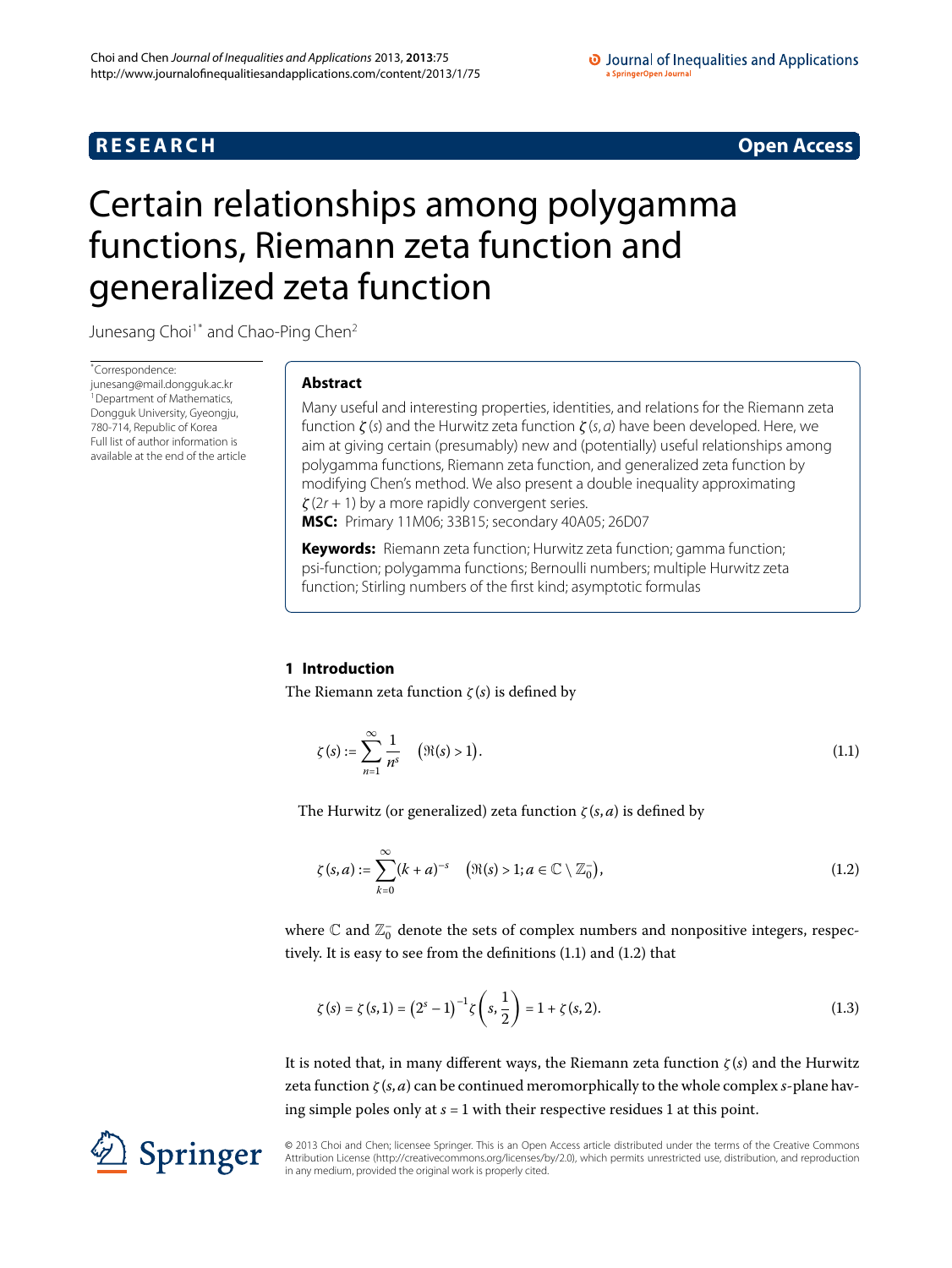The polygamma functions  $\psi^{(n)}(s)$  ( $n \in \mathbb{N}$ ) are defined by

$$
\psi^{(n)}(s) := \frac{d^{n+1}}{dz^{n+1}} \log \Gamma(s) = \frac{d^n}{ds^n} \psi(s) \quad (n \in \mathbb{N}_0; s \in \mathbb{C} \setminus \mathbb{Z}_0^-), \tag{1.4}
$$

<span id="page-1-0"></span>where N denotes the set of positive integers and  $\mathbb{N}_0 := \mathbb{N} \cup \{0\}$ , and  $\Gamma(s)$  is the familiar gamma function and psi (or digamma) function *ψ* is defined by

$$
\psi(s) := \frac{\mathrm{d}}{\mathrm{d}s} \log \Gamma(s) \quad \text{and} \quad \psi^{(0)}(s) = \psi(s). \tag{1.5}
$$

Here is a well-known (useful) relationship between the polygamma functions *ψ*(*n*) (*s*) and the generalized zeta function  $ζ$  (*s*, *a*):

<span id="page-1-2"></span>
$$
\psi^{(n)}(s) = (-1)^{n+1} n! \sum_{k=0}^{\infty} \frac{1}{(k+s)^{n+1}} = (-1)^{n+1} n! \zeta(n+1,s)
$$
  
( $n \in \mathbb{N}; s \in \mathbb{C} \setminus \mathbb{Z}_0^-$ ). (1.6)

It is also easy to have the following expression  $(cf. [1, Eq. 1.2(54)]$  $(cf. [1, Eq. 1.2(54)]$  $(cf. [1, Eq. 1.2(54)]$  and  $[2, Eq. 1.3(54)]$ :

<span id="page-1-3"></span>
$$
\psi^{(n)}(s+m) = \psi^{(n)}(s) + (-1)^n n! \sum_{k=1}^m \frac{1}{(s+k-1)^{n+1}} \quad (m,n \in \mathbb{N}_0),
$$
\n(1.7)

which, in view of  $(1.6)$ , can be expressed in the following form:

$$
\zeta(n,s+m) = \zeta(n,s) - \sum_{k=1}^{m} \frac{1}{(s+k-1)^n} \quad (n \in \mathbb{N} \setminus \{1\}; m \in \mathbb{N}_0), \tag{1.8}
$$

where an empty sum is (elsewhere throughout this paper) understood to be nil.

The Riemann zeta function  $\zeta(s)$  in (1[.](#page-0-1)1) plays a central role in the applications of complex analysis to number theory. The number-theoretic properties of *ζ* (*s*) are exhibited by the following result known as *Euler's formula*, which gives a relationship between the set of primes and the set of positive integers:

<span id="page-1-1"></span>
$$
\zeta(s) = \prod_{p} (1 - p^{-s})^{-1} \quad (\Re(s) > 1), \tag{1.9}
$$

where the product is taken over all primes. It is readily seen that  $\zeta(s) \neq 0$  ( $\Re(s) = \sigma \geqq 1$ ), and the *Riemann's functional equation* for *ζ* (*s*)

$$
\zeta(s) = 2(2\pi)^{s-1} \Gamma(1-s) \sin\left(\frac{1}{2}\pi s\right) \zeta(1-s)
$$
\n(1.10)

shows that  $\zeta(s) \neq 0$  ( $\sigma \leq 0$ ) except for the trivial zeros in

$$
\zeta(-2n) = 0 \quad (n \in \mathbb{N}).\tag{1.11}
$$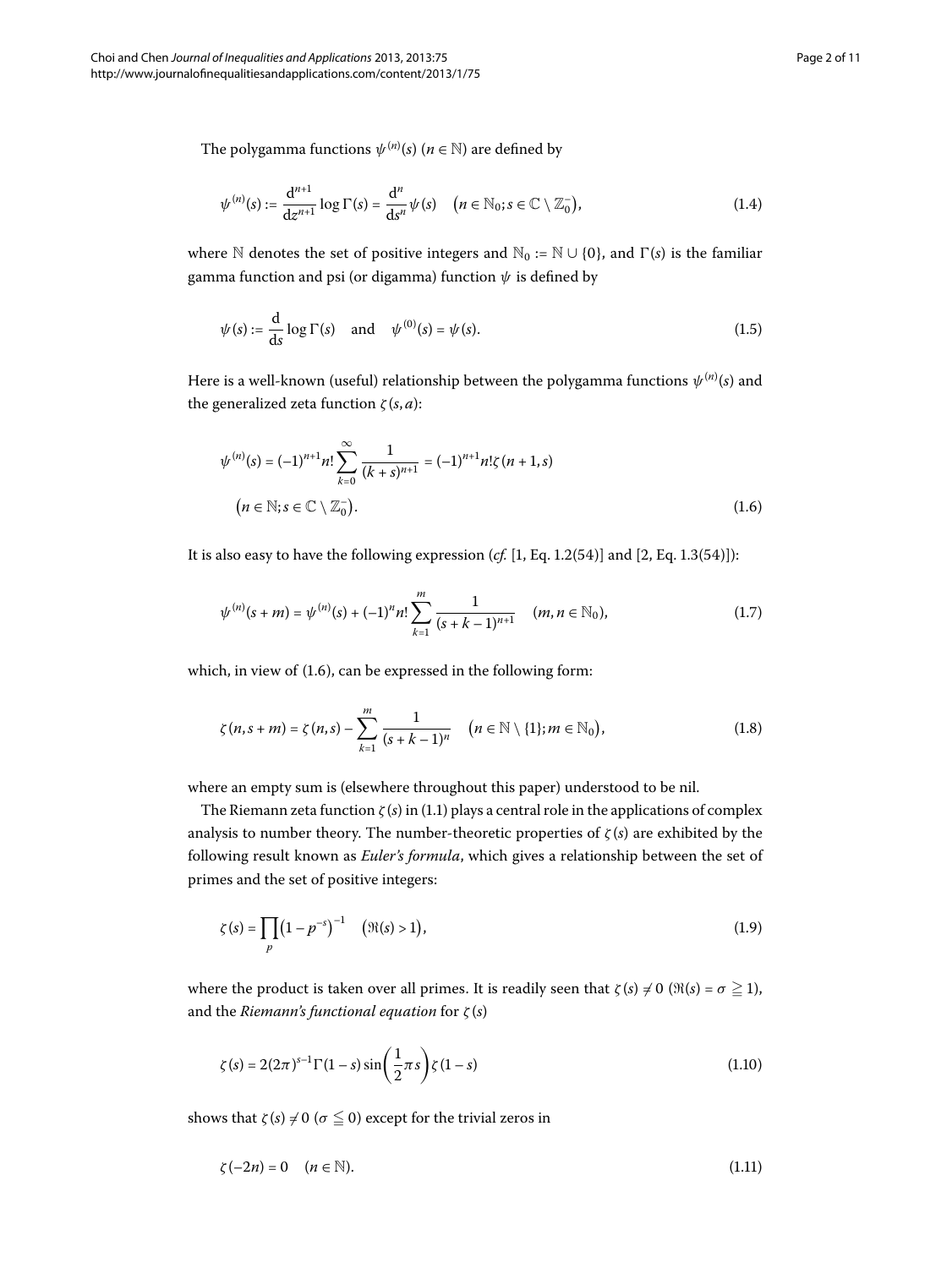Furthermore, in view of the following known relation:

<span id="page-2-0"></span>
$$
\zeta(s) = \frac{1}{1 - 2^{1-s}} \sum_{n=1}^{\infty} \frac{(-1)^{n-1}}{n^s} \quad (\Re(s) > 0; s \neq 1), \tag{1.12}
$$

we find that  $\zeta(s) < 0$  ( $s \in \mathbb{R}$ ; 0 <  $s$  < 1). The assertion that all the *non-trivial* zeros of  $\zeta(s)$ have real part  $\frac{1}{2}$  is popularly known as the *Riemann hypothesis* which was conjectured (but not proven) in the memoir of Riemann [3[\]](#page-9-4). This hypothesis is still one of the most challenging mathematical problems today (see Edwards  $[4]$ ), which was unanimously chosen to be one of the seven greatest unsolved mathematical puzzles of our time, the so-called millennium problems (see Devlin [5]).

Leonhard Euler (1707-1783), in 1735, computed the *Basel problem*:

<span id="page-2-1"></span>
$$
1 + \frac{1}{4} + \frac{1}{9} + \frac{1}{16} + \frac{1}{25} + \dots = \zeta(2) = \frac{\pi^2}{6}
$$
 (1.13)

to decimal places with only a few terms of his powerful summation formula discovered in the early 1730s, now called the Euler-Maclaurin summation formula. This probably convinced him that the sum in (1[.](#page-2-0)13) equals  $\pi^2/6$ , which he proved in the same year 1735  $(see [6])$  $(see [6])$  $(see [6])$ . Euler also proved

$$
\zeta(2n) = (-1)^{n+1} \frac{(2\pi)^{2n}}{2(2n)!} B_{2n} \quad (n \in \mathbb{N}_0),
$$
\n(1.14)

where  $B_n$  are the Bernoulli numbers (see [1[,](#page-9-2) Section 1.6]; see also [\[](#page-9-3)2, Section 1.7]). Subsequently, many authors have proved the Basel problem  $(1.13)$  $(1.13)$  $(1.13)$  and Eq.  $(1.14)$  in various ways (see, *e.g.*, [7[\]](#page-9-8)).

We get no information about  $\zeta(2n+1)$  ( $n \in \mathbb{N}$ ) from Riemann's functional equation, since both members of (1[.](#page-1-1)10) vanish upon setting  $s = 2n + 1$  ( $n \in \mathbb{N}$ ). In fact, until now no simple formula analogous to (1[.](#page-2-1)14) is known for  $\zeta(2n+1)$  or even for any special case such as  $\zeta(3)$ . It is not even known whether  $\zeta(2n+1)$  is rational or irrational, except that the irrationality of  $\zeta(3)$  was proved recently by Apéry [\[](#page-9-9)8]. But it is known that there are infinitely many  $\zeta(2n+1)$  which are irrational (see [9[\]](#page-9-11) and [10]).

The following formulae involving  $\zeta(2k+1)$  were given by Ramanujan (see [11]):

<span id="page-2-2"></span>(i) If  $k \in \mathbb{N} \setminus \{1\}$ ,

<span id="page-2-3"></span>
$$
\alpha^{k} \left[ \frac{1}{2} \zeta (1 - 2k) + \sum_{n=1}^{\infty} \frac{n^{2k-1}}{e^{2n\alpha} - 1} \right] = (-\beta)^{k} \left[ \frac{1}{2} \zeta (1 - 2k) + \sum_{n=1}^{\infty} \frac{n^{2k-1}}{e^{2n\beta} - 1} \right];
$$
(1.15)

(ii) If  $k \in \mathbb{N}$ ,

$$
0 = \frac{1}{(4\alpha)^k} \left[ \frac{1}{2} \zeta (2k+1) + \sum_{n=1}^{\infty} \frac{1}{n^{2k+1} (e^{2n\alpha} - 1)} \right]
$$
  
- 
$$
\frac{1}{(-4\beta)^k} \left[ \frac{1}{2} \zeta (2k+1) + \sum_{n=1}^{\infty} \frac{1}{n^{2k+1} (e^{2n\beta} - 1)} \right]
$$
  
+ 
$$
\sum_{j=0}^{\left[\frac{k+1}{2}\right]} \frac{(-1)^j \pi^{2j} B_{2j} B_{2k-2j+2}}{(2j)!(2k-2j+2)!} \left[ \alpha^{k-2j+1} + (-\beta)^{k-2j+1} \right],
$$
(1.16)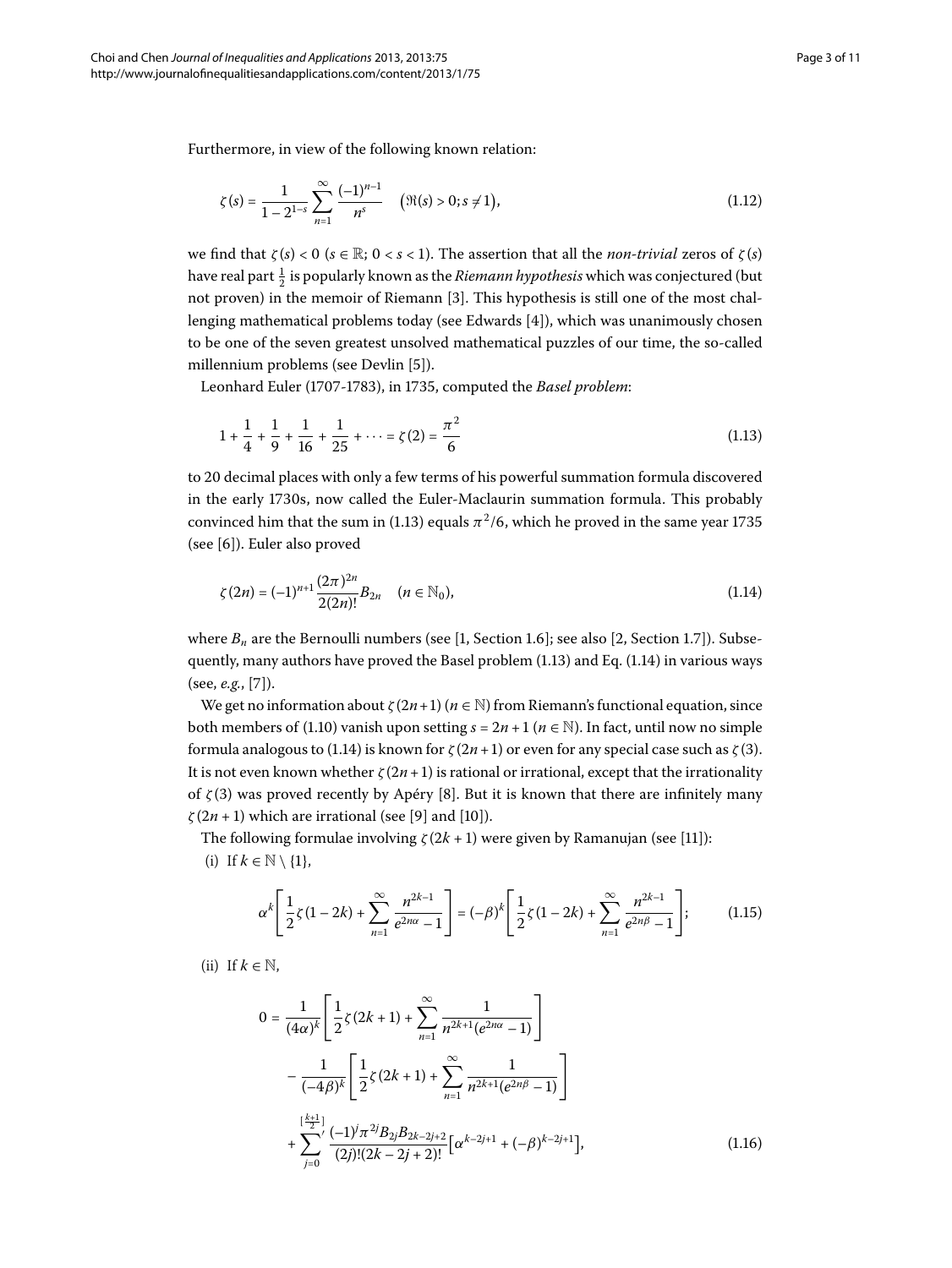where  $B_i$  is the *j*th Bernoulli number,  $\alpha > 0$  and  $\beta > 0$  satisfy  $\alpha \beta = \pi^2$ , and  $\sum'$  means that when *k* is an odd number  $2m - 1$ , the last term of the right-hand side in (1.16) is taken as  $\frac{(-1)^m \pi^{2m} B_{2m}^2}{(m!)^2}$ .

In 1928, Hardy [12[\]](#page-9-13) proved (1[.](#page-2-3)15). In 1970, Grosswald [\[](#page-9-14)13] proved (1.16). In 1970, Gross-wald [14[\]](#page-9-15) gave another expression of  $\zeta(2k + 1)$ . In 1983, Zhang [11] not only proved Ra-manujan formulae (1[.](#page-2-2)15) and (1.16), but also gave an explicit expression of  $\zeta(2k+1)$ . For various series representations for  $\zeta(2n+1)$ , see [\[](#page-9-2)15] and also see [1[,](#page-9-3) Chapter 4] and [2, Chapter 4].

Many useful and interesting properties, identities, and relations for  $\zeta(s)$  and  $\zeta(s, a)$  have been developed, for example, the formulas recalled above. Here, we aim at presenting certain (presumably) new and (potentially) useful relationships among polygamma functions, Riemann zeta function, and generalized zeta function by mainly modifying Chen's method [16[\]](#page-9-17). We also give a double inequality approximating  $\zeta(2r+1)$  ( $r \in \mathbb{N}$ ) by a more rapidly convergent series, that is, the Dirichlet lambda function *λ*(*s*) defined by

$$
\lambda(s) = \sum_{k=1}^{\infty} \frac{1}{(2k-1)^s} \quad (\Re(s) > 1)
$$
 (1.17)

<span id="page-3-0"></span>(see Theorem 3[\)](#page-5-0).

### <span id="page-3-1"></span>**2 Main results**

We first prove a relationship between polygamma functions and Riemann zeta functions asserted by Theorem 1.

**Theorem 1** *For each r*  $\in$  *N, the following formula holds true:* 

$$
\frac{1}{(2r)!} \sum_{j=1}^{n} \psi^{(2r)}(j+1) = \zeta(2r+1) + \frac{1}{(2r)!} (n+1) \psi^{(2r)}(n+2)
$$

$$
+ \frac{1}{(2r-1)!} \psi^{(2r-1)}(n+2) - \zeta(2r) \quad (n \in \mathbb{N}).
$$
 (2.1)

<span id="page-3-2"></span>*Proof* We prove Eq. (2.1) by using the principle of mathematical induction on  $n \in \mathbb{N}$ . For  $n = 1$ , in view of Eq. (1.6), it is found that both sides of (2.1) equal  $1 - \zeta(2r + 1)$ . Assume that (2.1) holds true for some  $n \in \mathbb{N}$ . Then we will show that (2.1) is true for  $n + 1$ , *i.e.*,

$$
\frac{1}{(2r)!} \sum_{j=1}^{n+1} \psi^{(2r)}(j+1) = \zeta(2r+1) + \frac{1}{(2r)!} (n+2) \psi^{(2r)}(n+3) + \frac{1}{(2r-1)!} \psi^{(2r-1)}(n+3) - \zeta(2r).
$$
\n(2.2)

Let denote the left-hand side of  $(2.2)$  by  $\mathcal L$ . Then, by the induction hypothesis, we have

$$
\begin{aligned} \mathcal{L} &= \frac{1}{(2r)!} \sum_{j=1}^n \psi^{(2r)}(j+1) + \frac{1}{(2r)!} \psi^{(2r)}(n+2) \\ &= \zeta(2r+1) + \frac{1}{(2r)!} (n+1) \psi^{(2r)}(n+2) + \frac{1}{(2r-1)!} \psi^{(2r-1)}(n+2) - \zeta(2r) \end{aligned}
$$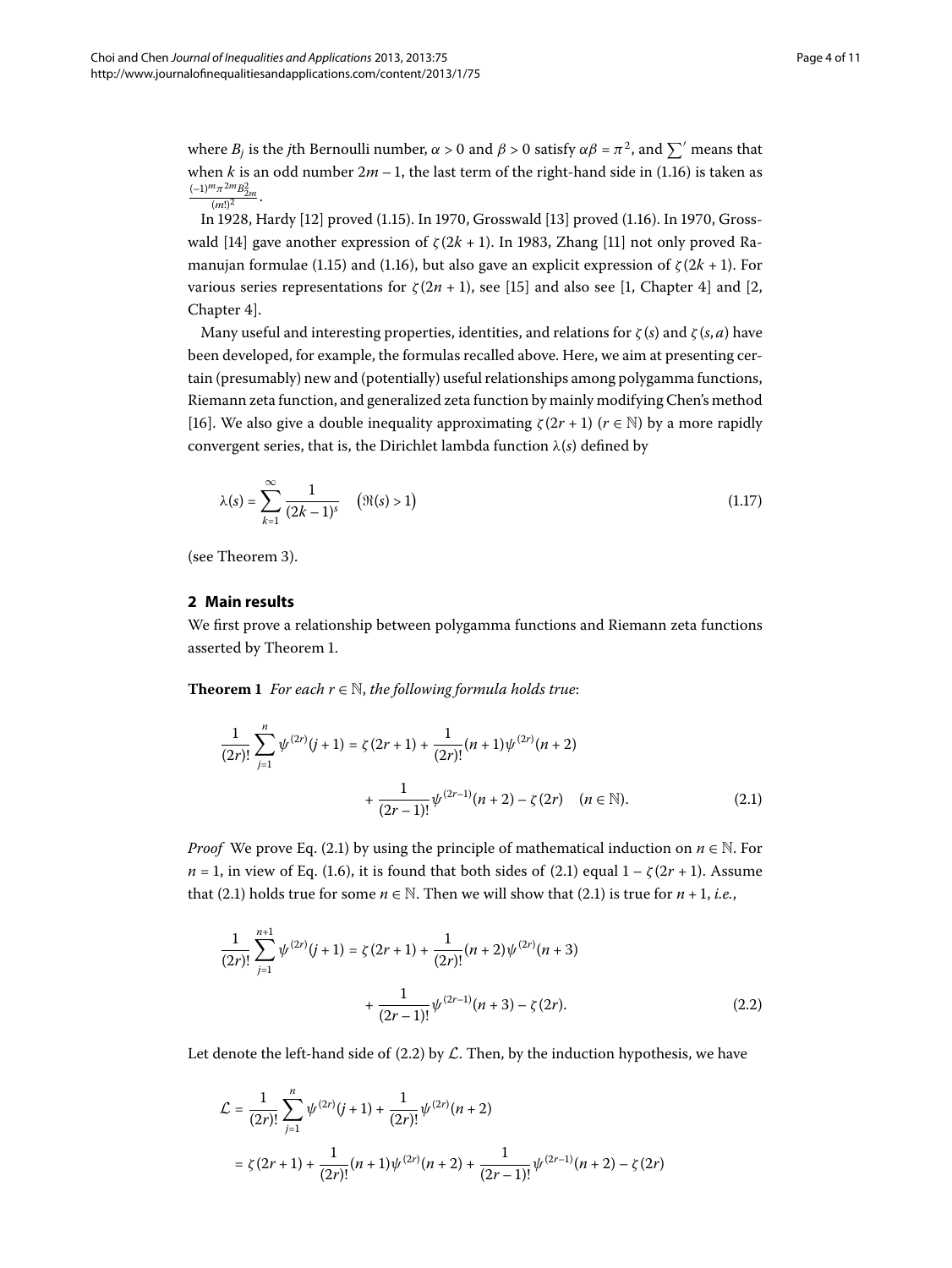By using  $(1.7)$ , we find

$$
\mathcal{L} = \zeta(2r+1) + \frac{1}{(2r)!}(n+2)\left\{\psi^{(2r)}(n+3) - \frac{(2r)!}{(n+2)^{2r+1}}\right\}
$$
  
+ 
$$
\frac{1}{(2r-1)!}\left\{\psi^{(2r-1)}(n+3) + \frac{(2r-1)!}{(n+2)^{2r}}\right\} - \zeta(2r)
$$
  
= 
$$
\zeta(2r+1) + \frac{1}{(2r)!}(n+2)\psi^{(2r)}(n+3) + \frac{1}{(2r-1)!}\psi^{(2r-1)}(n+3) - \zeta(2r),
$$

<span id="page-4-0"></span>which is equal to the right-hand side of  $(2.2)$ . Hence, by the principle of mathematical induction, (2[.](#page-3-1)1) is true for all  $n \in \mathbb{N}$ .

We recall the following asymptotic formula for the polygamma function  $\psi^{(n)}(s)$  (see [17, p.260, Entry 6.4.11]):

<span id="page-4-3"></span><span id="page-4-2"></span>
$$
\psi^{(n)}(s) \sim (-1)^{n+1} \left[ \frac{(n-1)!}{s^n} + \frac{n!}{2s^{n+1}} + \sum_{k=1}^{\infty} B_{2k} \frac{(2k+n-1)!}{(2k)! s^{2k+n}} \right]
$$
  
(|s| \to \infty;  $|\arg(s)| \leq \pi - \epsilon$  (0  $\lt \epsilon \lt \pi$ );  $n \in \mathbb{N}$ ). (2.3)

Next we give an interesting series representation for  $\zeta(2r)$  in terms of the generalized zeta functions  $\zeta(2r+1,j+1)$   $(j \in \mathbb{N}_0)$ .

**Theorem**  *The following formula holds true*:

$$
\zeta(2r) = \sum_{j=0}^{\infty} \zeta(2r+1, j+1) \quad (r \in \mathbb{N}).
$$
 (2.4)

*Proof* Applying the series representation (1[.](#page-3-1)6) for  $\psi^{(n)}(s)$  to the left-hand side of (2.1), we have

$$
-\sum_{j=1}^{n}\sum_{\ell=0}^{\infty}\frac{1}{(\ell+j+1)^{2r+1}}=\zeta(2r+1)-\zeta(2r)
$$

$$
+\frac{1}{(2r)!}(n+1)\psi^{(2r)}(n+2)+\frac{1}{(2r-1)!}\psi^{(2r-1)}(n+2).
$$

Taking the limit on each side of the last resulting identity as  $n \rightarrow \infty$ , in view of (2.3), we obtain the following identity:

$$
\zeta(2r) = \zeta(2r+1) + \sum_{j=1}^{\infty} \sum_{\ell=1}^{\infty} \frac{1}{(\ell+j)^{2r+1}} \quad (r \in \mathbb{N}).
$$
 (2.5)

Now it is easy to find from (1[.](#page-0-3)2) and (1.3) that (2.5) equals (2.4).  $\Box$ 

<span id="page-4-1"></span>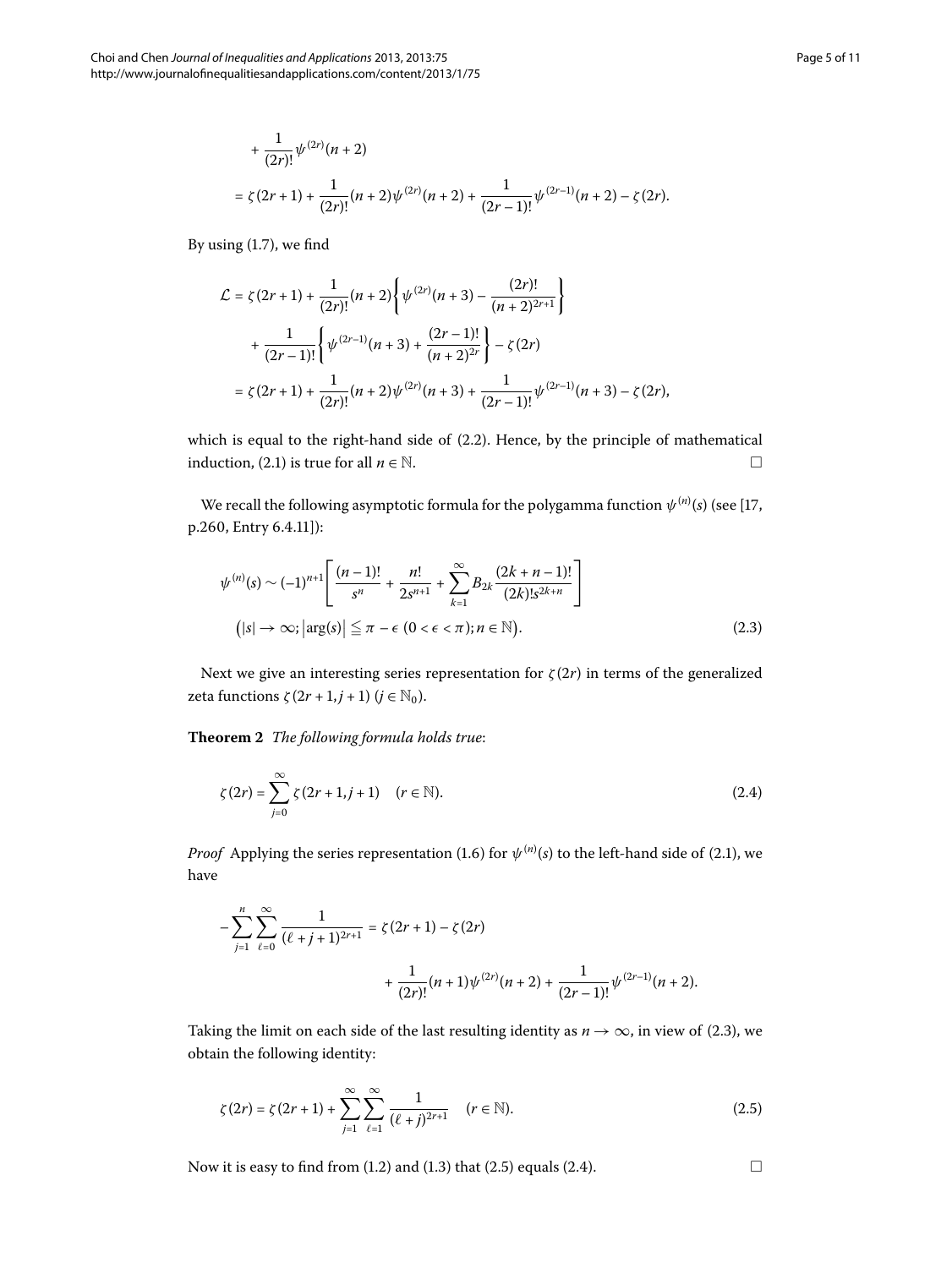<span id="page-5-1"></span>We present a relationship between  $\zeta(2r+1)$  and  $\psi^{(2r)}(n+\frac{1}{2})$  asserted by the following theorem.

**Lemma** *For each*  $r \in \mathbb{N}$ *, the following formula holds true:* 

$$
\sum_{k=1}^{n} \frac{1}{(2k-1)^{2r+1}} = \left(1 - \frac{1}{2^{2r+1}}\right) \zeta(2r+1) + \frac{1}{2^{2r+1}(2r)!} \psi^{(2r)}\left(n + \frac{1}{2}\right) \quad (n \in \mathbb{N}).
$$
\n(2.6)

*Proof* We prove Eq. (2.6) by using the principle of mathematical induction on  $n \in \mathbb{N}$ . When  $n = 1$ , the left-hand side of (2.6) is clearly 1, and the right-hand side of (2.6) is seen to be 1 by using (1[.](#page-0-3)6) and (1.3). Assume that (2.6) holds true for *some*  $n \in \mathbb{N}$ . Then, by the induction hypothesis and using  $(1.7)$ , we find

$$
\sum_{k=1}^{n+1} \frac{1}{(2k-1)^{2r+1}} = \sum_{k=1}^{n} \frac{1}{(2k-1)^{2r+1}} + \frac{1}{(2n+1)^{2r+1}}
$$
  
=  $\left(1 - \frac{1}{2^{2r+1}}\right) \zeta(2r+1) + \frac{1}{2^{2r+1}(2r)!} \psi^{(2r)}\left(n + \frac{1}{2}\right) + \frac{1}{(2n+1)^{2r+1}}$   
=  $\left(1 - \frac{1}{2^{2r+1}}\right) \zeta(2r+1) + \frac{1}{2^{2r+1}(2r)!} \left\{\psi^{(2r)}\left(n + \frac{1}{2}\right) + \frac{(2r)!}{(n + \frac{1}{2})^{2r+1}}\right\}$   
=  $\left(1 - \frac{1}{2^{2r+1}}\right) \zeta(2r+1) + \frac{1}{2^{2r+1}(2r)!} \psi^{(2r)}\left(n + \frac{3}{2}\right),$ 

<span id="page-5-3"></span><span id="page-5-0"></span>which is equal to the right-hand side of  $(2.6)$  replaced  $n$  by  $n+1$ . Therefore, by the principle of mathematical induction, (2[.](#page-5-1)6) holds true for *all*  $n \in \mathbb{N}$ . □

We prove certain inequalities for  $\zeta(2r+1)$  affirmed by Theorem 3[.](#page-5-0)

**Theorem 3** Let  $r, n \in \mathbb{N}$  and  $N \in \mathbb{N}_0$ . Then the following inequalities hold true:

$$
\frac{1}{(2^{2r+1}-1)(2r)!} \left( \frac{(2r-1)!}{n^{2r}} + \sum_{k=1}^{2N+1} \frac{B_{2k}(1/2)}{(2k)!} \frac{(2r+2k-1)!}{n^{2r+2k}} \right)
$$
  

$$
< \zeta(2r+1) - \frac{2^{2r+1}}{2^{2r+1}-1} \sum_{k=1}^{n} \frac{1}{(2k-1)^{2r+1}}
$$
  

$$
< \frac{1}{(2^{2r+1}-1)(2r)!} \left( \frac{(2r-1)!}{n^{2r}} + \sum_{k=1}^{2N} \frac{B_{2k}(1/2)}{(2k)!} \frac{(2r+2k-1)!}{n^{2r+2k}} \right).
$$
 (2.7)

<span id="page-5-2"></span>*Proof* It is known [18[\]](#page-9-19) that, for  $x > \frac{1}{2}$  and  $N \in \mathbb{N}_0$ ,

$$
\frac{(n-1)!}{(x-\frac{1}{2})^n} + \sum_{k=1}^{2N+1} \frac{B_{2k}(1/2)}{(2k)!} \frac{(n+2k-1)!}{(x-\frac{1}{2})^{n+2k}}
$$
  
<  $(-1)^{n+1} \psi^{(n)}(x)$   
 $< \frac{(n-1)!}{(x-\frac{1}{2})^n} + \sum_{k=1}^{2N} \frac{B_{2k}(1/2)}{(2k)!} \frac{(n+2k-1)!}{(x-\frac{1}{2})^{n+2k}} \quad (n \in \mathbb{N}),$  (2.8)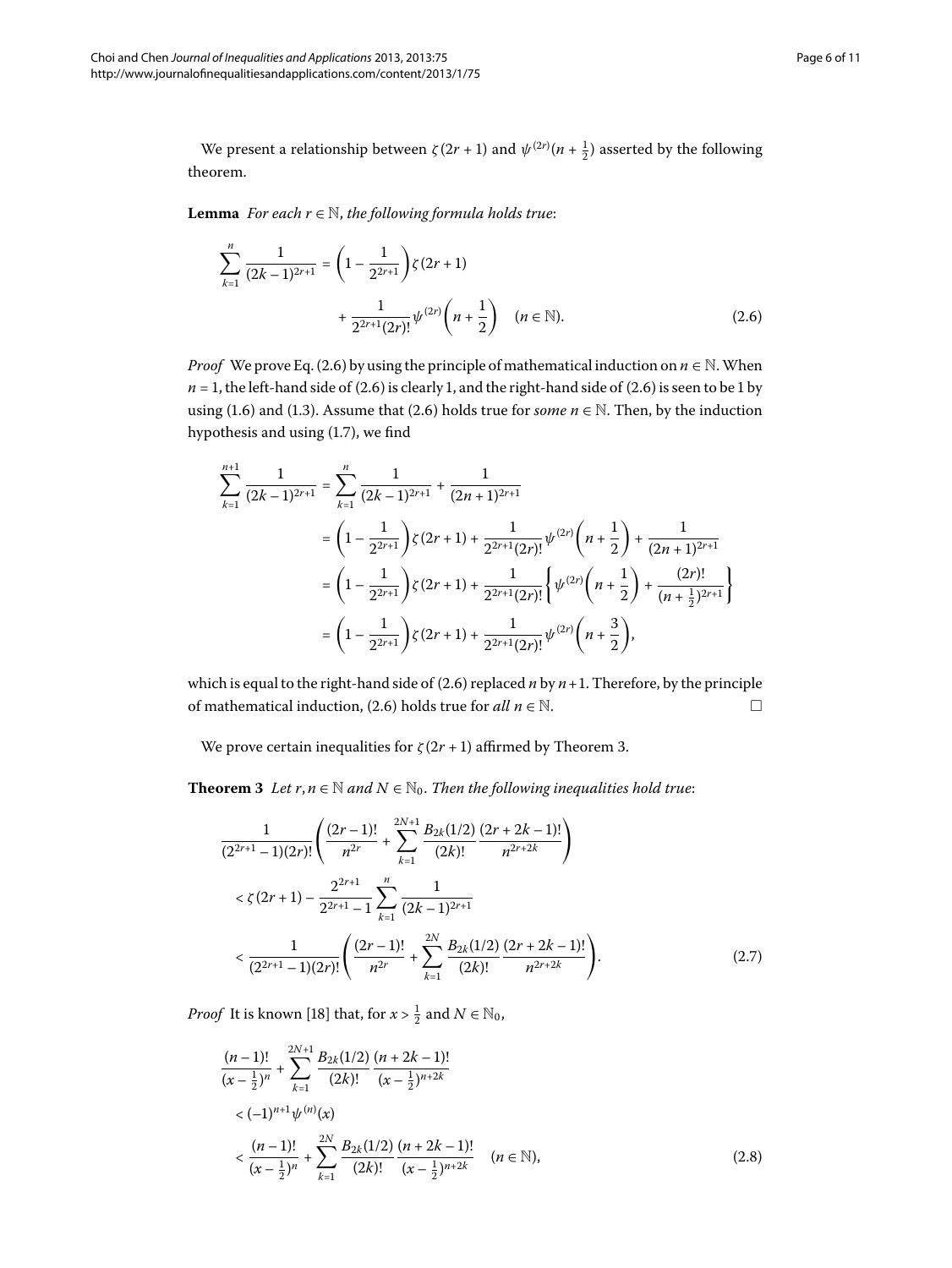<span id="page-6-0"></span>where

$$
B_k(1/2) = -\left(1 - \frac{1}{2^{k-1}}\right)B_k \quad (k \in \mathbb{N}_0)
$$

and  $B_k$  are Bernoulli numbers.

By replacing *x* and *n* in (2.8) by  $n + \frac{1}{2}$  and 2*r*, respectively, we get

$$
\frac{(2r-1)!}{n^{2r}} + \sum_{k=1}^{2N+1} \frac{B_{2k}(1/2)}{(2k)!} \frac{(2r+2k-1)!}{n^{2r+2k}}
$$
  

$$
< -\psi^{(2r)}\left(n+\frac{1}{2}\right)
$$
  

$$
< \frac{(2r-1)!}{n^{2r}} + \sum_{k=1}^{2N} \frac{B_{2k}(1/2)}{(2k)!} \frac{(2r+2k-1)!}{n^{2r+2k}} \quad (r \in \mathbb{N}; N \in \mathbb{N}_{0}).
$$
 (2.9)

<span id="page-6-1"></span>Write  $(2.6)$  $(2.6)$  $(2.6)$  as

<span id="page-6-2"></span>
$$
\zeta(2r+1) - \frac{2^{2r+1}}{2^{2r+1}-1} \sum_{k=1}^{n} \frac{1}{(2k-1)^{2r+1}}
$$
  
= 
$$
\frac{1}{(2^{2r+1}-1)(2r)!} \left( -\psi^{(2r)} \left( n + \frac{1}{2} \right) \right) \quad (n \in \mathbb{N}).
$$
 (2.10)

Upon substituting from (2[.](#page-6-1)9) into (2.10), we obtain the desired result.  $\Box$ 

## **3 Further observations and remarks**

By applying the relation  $(1.6)$  $(1.6)$  $(1.6)$  to  $(2.1)$ , we obtain an interesting relationship between the Hurwitz zeta functions  $\zeta(2r, \cdot)$  and  $\zeta(2r + 1, \cdot)$ :

$$
\zeta(2r) - \zeta(2r, n+2) = \sum_{j=0}^{n} \zeta(2r+1, j+1) - (n+1)\zeta(2r+1, n+2) \quad (n, r \in \mathbb{N}).
$$
 (3.1)

Observing, for  $r \in \mathbb{N}$ ,

<span id="page-6-3"></span>
$$
\zeta(2r, n+2) = O\left(\frac{1}{n}\right) \quad \text{and} \quad \zeta(2r+1, n+2) = O\left(\frac{1}{(n+1)^2}\right) \quad (n \to \infty)
$$

and taking the limit on each side of (3.1) as  $n \to \infty$ , we also get (2.4).

The formula  $(2.4)$  $(2.4)$  $(2.4)$  in Theorem 2 can be rewritten in the following double sum:

$$
\zeta(2r) = \sum_{j=0}^{\infty} \sum_{k=0}^{\infty} \frac{1}{(j+k+1)^{2r+1}} \quad (r \in \mathbb{N}).
$$
\n(3.2)

Inspired by  $(3.2)$  $(3.2)$  $(3.2)$ , we have a natural question: Can the following triple sum:

$$
\sum_{j=0}^{\infty} \sum_{k=0}^{\infty} \sum_{\ell=0}^{\infty} \frac{1}{(j+k+\ell+1)^{2r+1}} \quad (r \in \mathbb{N})
$$
\n(3.3)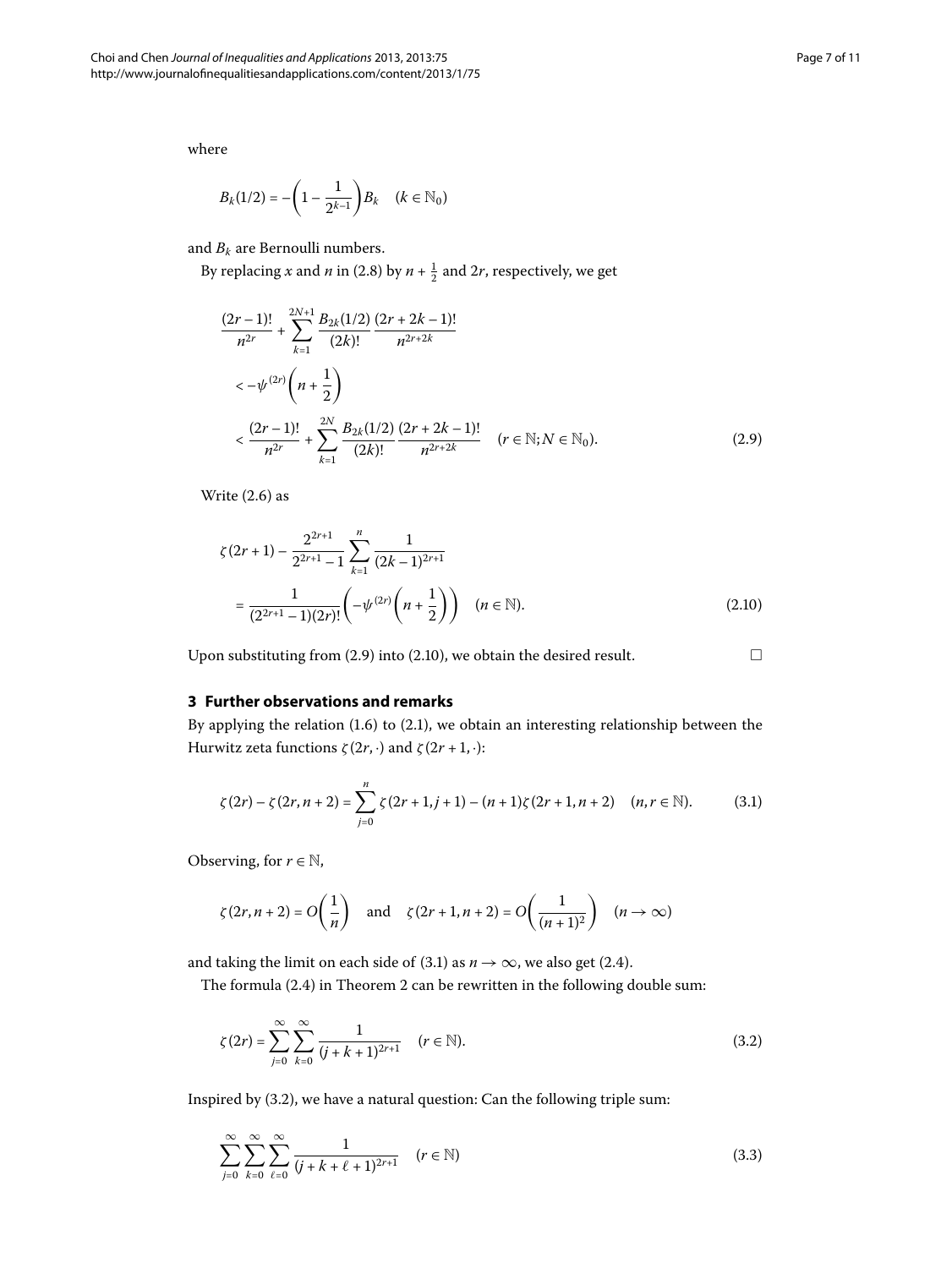be expressed in terms of the Hurwitz zeta functions *ζ* (*s*, *a*)? Mathematica gives a positive response to this question as well as  $(3.2)$ :

<span id="page-7-0"></span>
$$
\sum_{j=0}^{\infty} \sum_{k=0}^{\infty} \sum_{\ell=0}^{\infty} \frac{1}{(j+k+\ell+1)^{2r+1}} = \frac{1}{2} \{ \zeta(2r) + \zeta(2r-1) \} \quad (r \in \mathbb{N}).
$$
 (3.4)

However, Mathematica 8 gives no response to the same question for multiple sums more than triple one as in  $(3.2)$  and  $(3.4)$ . In fact, we find that this question for multiple sums more than triple one has already been generally solved as follows (see, e.g., [\[](#page-10-0)19[,](#page-9-2) 20], [1, pp.85-86] and [2[,](#page-9-3) pp.151-153]): The *n-ple* (or, simply, the *multiple*) *Hurwitz zeta function ζn*(*s*, *a*) is defined by

$$
\zeta_n(s,a) := \sum_{k_1,\ldots,k_n=0}^{\infty} (a+k_1+\cdots+k_n)^{-s} \quad (\Re(s) > n; n \in \mathbb{N}; a \in \mathbb{C} \setminus \mathbb{Z}_0).
$$
 (3.5)

Choi [19] (see also Choi and Srivastava [20]) found that  $\zeta_n(s, a)$  is expressible as the following finite linear combination of the generalized zeta functions *ζ* (*s*, *a*) with polynomial coefficients in *a*:

$$
\zeta_n(s,a) = \sum_{j=0}^{n-1} p_{n,j}(a)\zeta(s-j,a),\tag{3.6}
$$

where

$$
p_{n,j}(a) := \frac{1}{(n-1)!} \sum_{\ell=j}^{n-1} (-1)^{n+1-j} {\ell \choose j} s(n,\ell+1) a^{\ell-j}.
$$
 (3.7)

Here  $s(n, \ell)$  denotes *Stirling numbers of the first kind* which satisfy the following recurrence relations:

$$
s(n+1,\ell) = s(n,\ell-1) - ns(n,\ell) \quad (n \ge \ell \ge 1)
$$
\n(3.8)

and

$$
\binom{k}{j}s(n,k) = \sum_{\ell=k-j}^{n-j} \binom{n}{\ell} s(n-\ell,j)s(\ell,k-j) \quad (n \geq k \geq j).
$$
 (3.9)

It is not difficult to see also that

$$
s(n,0) = \begin{cases} 1 & (n = 0), \\ 0 & (n \in \mathbb{N}), \end{cases} \qquad s(n,n) = 1,
$$
  

$$
s(n,1) = (-1)^{n+1}(n-1)! \quad \text{and} \quad s(n,n-1) = -\binom{n}{2}.
$$
 (3.10)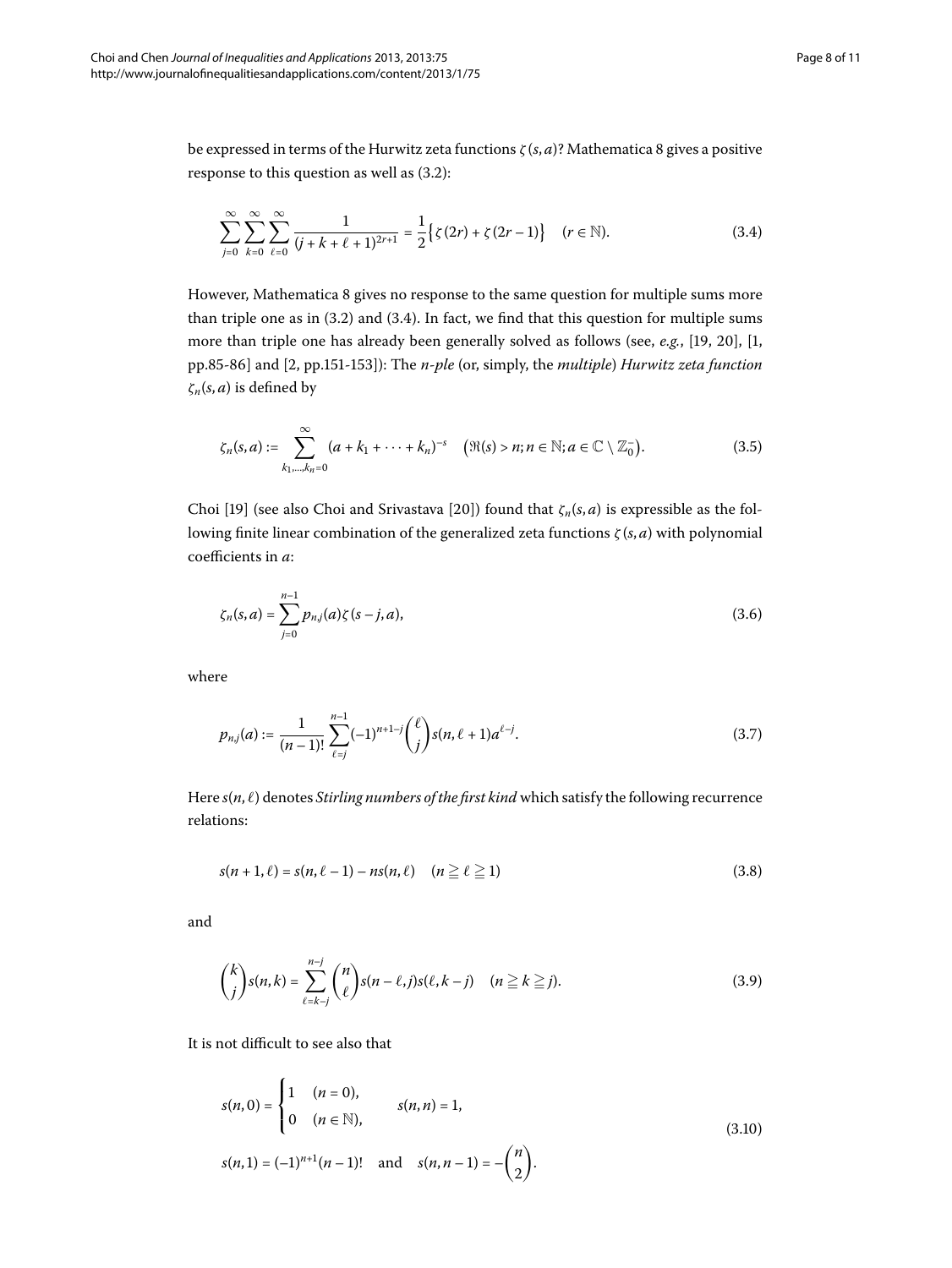The series for  $\zeta_n(s, a)$  can be expressed in terms of the Hurwitz zeta functions  $\zeta(s, a)$  explicitly for the first few values of *n*:

<span id="page-8-0"></span>
$$
\zeta_2(s, a) = (1 - a)\zeta(s, a) + \zeta(s - 1, a);
$$
  
\n
$$
\zeta_3(s, a) = \frac{1}{2}(a^2 - 3a + 2)\zeta(s, a) + (\frac{3}{2} - a)\zeta(s - 1, a) + \frac{1}{2}\zeta(s - 2, a);
$$
  
\n
$$
\zeta_4(s, a) = \frac{1}{6}\{(-a^3 + 6a^2 - 11a + 6)\zeta(s, a) + (3a^2 - 12a + 11)\zeta(s - 1, a)
$$
  
\n
$$
-(3a - 6)\zeta(s - 2, a) + \zeta(s - 3, a)\}.
$$
\n(3.11)

We find from (1[.](#page-0-3)3) that the special cases ( $s = 2r + 1$  and  $a = 1$ ) of the first and second equations in  $(3.11)$  yield immediately  $(3.2)$  and  $(3.4)$ , respectively.

In view of  $(1.14)$  $(1.14)$  $(1.14)$  and  $(2.4)$ , we get a closed-form evaluation of series involving the zeta functions as follows:

$$
\sum_{j=0}^{\infty} \zeta(2r+1,j+1) = (-1)^{r+1} \frac{(2\pi)^{2r}}{2(2r)!} B_{2r} \quad (r \in \mathbb{N}).
$$
\n(3.12)

An interesting historical introduction to the remarkably widely and extensively investigated subject of *closed-form* evaluation of series involving the zeta functions was presented (see [1[\]](#page-9-2) and [\[](#page-9-3)2]). A considerably large number of formulas have been derived, by using various methods and techniques, in the vast literature on this subject (see, e.g., [1, Chapter 3], [2[,](#page-9-3) Chapter 3] and references therein).

It is noted that, in fact, the formula (2[.](#page-5-1)6) is seen to be easily deduced from the following known relation  $(cf.$ ,  $(1.8)$ :

$$
\zeta(s,a) = \zeta(s,n+a) + \sum_{k=1}^{n} \frac{1}{(k+a-1)^s} \quad (n \in \mathbb{N})
$$
\n(3.13)

and the relation in  $(1.6)$ . But we record it in the form of a lemma in order to use it in the proof of Theorem 3[.](#page-5-0)

The special case  $(N = 0)$  of  $(2.7)$  becomes

$$
\frac{1}{(2^{2r+1}-1)(2r)!} \left( \frac{(2r-1)!}{n^{2r}} - \frac{(2r+1)!}{24n^{2r+2}} \right)
$$
  

$$
< \zeta(2r+1) - \frac{2^{2r+1}}{2^{2r+1}-1} \sum_{k=1}^{n} \frac{1}{(2k-1)^{2r+1}} < \frac{1}{(2^{2r+1}-1)(2r)!} \left( \frac{(2r-1)!}{n^{2r}} \right)
$$
  

$$
(r, n \in \mathbb{N})
$$
 (3.14)

whose further special case when  $r = 1$  is

$$
\frac{1}{14n^2} - \frac{1}{56n^4} < \zeta(3) - \frac{8}{7} \sum_{k=1}^n \frac{1}{(2k-1)^3} < \frac{1}{14n^2} \quad (n \in \mathbb{N}).\tag{3.15}
$$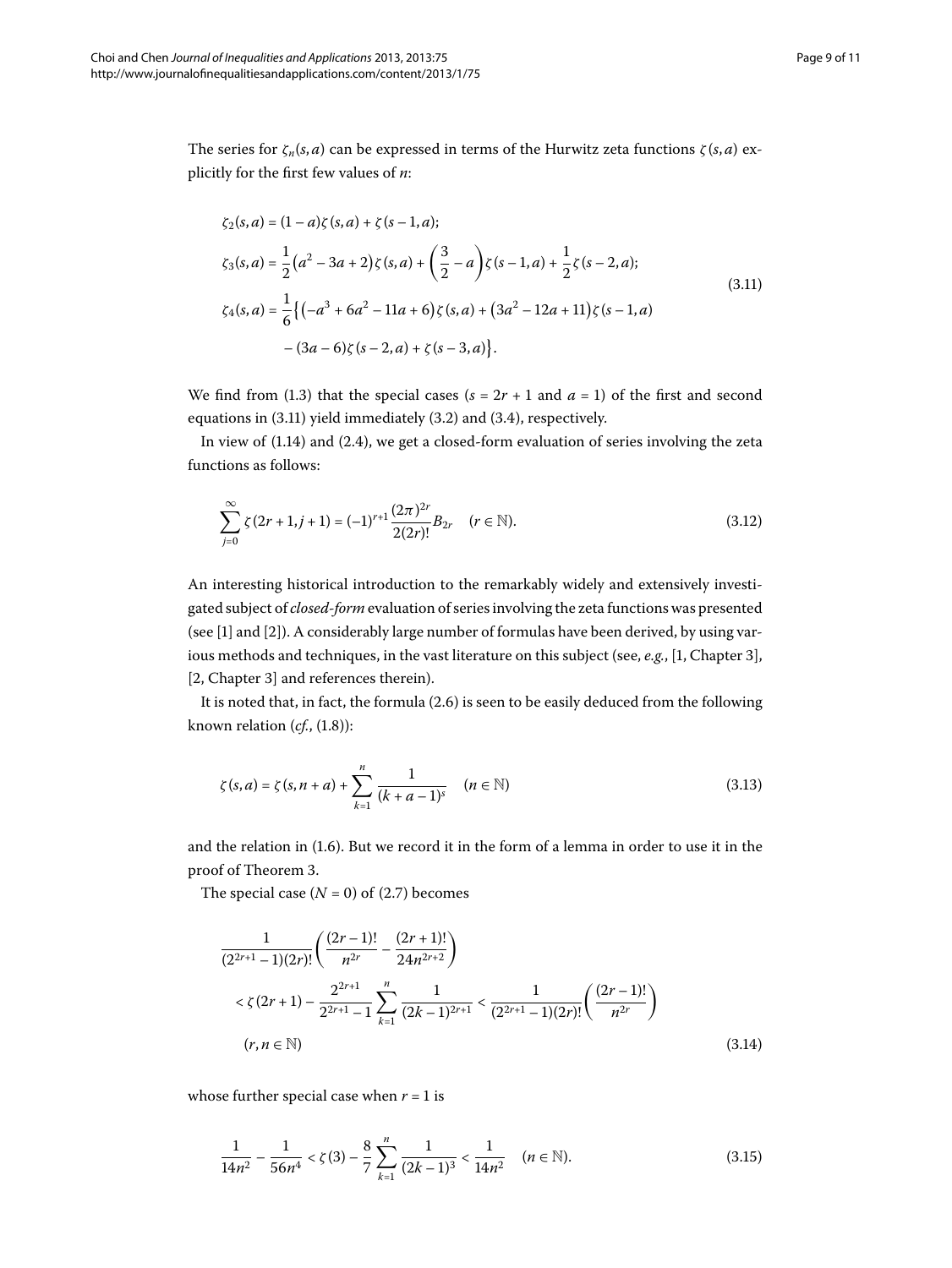<span id="page-9-20"></span>
$$
\frac{1}{(2^{2r+1}-1)(2r)!} \left( \frac{(2r-1)!}{n^{2r}} - \frac{(2r+1)!}{24n^{2r+2}} + \frac{7(2r+3)!}{5,760n^{2r+4}} - \frac{31(2r+5)!}{967,680n^{2r+6}} \right)
$$
  

$$
< \zeta(2r+1) - \frac{2^{2r+1}}{2^{2r+1}-1} \sum_{k=1}^{n} \frac{1}{(2k-1)^{2r+1}}
$$
  

$$
< \frac{1}{(2^{2r+1}-1)(2r)!} \left( \frac{(2r-1)!}{n^{2r}} - \frac{(2r+1)!}{24n^{2r+2}} + \frac{7(2r+3)!}{5,760n^{2r+4}} \right) (r, n \in \mathbb{N}).
$$
 (3.16)

A further special case  $(r = 1)$  of  $(3.16)$  $(3.16)$  $(3.16)$  is

<span id="page-9-1"></span>
$$
\frac{1}{14} \left( \frac{1}{n^2} - \frac{1}{4n^4} + \frac{7}{48n^6} - \frac{31}{192n^8} \right)
$$
  
<  $\zeta(3) - \frac{8}{7} \sum_{k=1}^{n} \frac{1}{(2k-1)^3} < \frac{1}{14} \left( \frac{1}{n^2} - \frac{1}{4n^4} + \frac{7}{48n^6} \right)$   $(n \in \mathbb{N}).$  (3.17)

#### <span id="page-9-0"></span>**Competing interests**

The authors declare that they have no competing interests.

#### **Authors' contributions**

The authors have equal contributions to each part of this paper. All authors have read and approved the final manuscript.

#### **Author details**

<span id="page-9-3"></span><span id="page-9-2"></span><sup>1</sup> Department of Mathematics, Dongguk University, Gyeongju, 780-714, Republic of Korea. <sup>2</sup> School of Mathematics and Informatics, Henan Polytechnic University, Jiaozuo City, Henan Province 454003, People's Republic of China.

#### <span id="page-9-4"></span>**Acknowledgements**

<span id="page-9-5"></span>The first author is supported by the Basic Science Research Program through the National Research Foundation of Korea funded by the Ministry of Education, Science and Technology (2012-0002957).

#### <span id="page-9-7"></span><span id="page-9-6"></span>Received: 4 September 2012 Accepted: 9 January 2013 Published: 28 February 2013

#### <span id="page-9-9"></span><span id="page-9-8"></span>**References**

- 1. Srivastava, HM, Choi, J: Series Associated with the Zeta and Related Functions. Kluwer Academic, Dordrecht (2001)
- 2. Srivastava, HM, Choi, J: Zeta and q-Zeta Functions and Associated Series and Integrals. Elsevier, Amsterdam (2012)
- <span id="page-9-10"></span>3. Riemann, B: Über die Anzahl der Primzahlen unter einer gegebenen Grösse. Monatsber. Akad. Berlin 1859, 671-680 (1859)
- <span id="page-9-12"></span><span id="page-9-11"></span>4. Edwards, HM: Riemann's Zeta Function. Academic Press, New York (1974); Dover Publications, Mineola, New York (2001)
- 5. Devlin, K: The Millennium Problems. Basic Books, New York (2002)
- <span id="page-9-14"></span><span id="page-9-13"></span>6. Pengelley, DJ: Dances between continuous and discrete: Euler's summation formula. In: Bradley, R, Sandifer, E (eds.) Proceedings, Euler 2k + 2 Conference (Rumford, Maine, 2002) (2003)
- <span id="page-9-15"></span>7. Tsumura, H: An elementary proof of Euler's formula for *ζ* (2m). Am. Math. Mon. 111, 430-431 (2004)
- 8. Apéry, R: Irrationalité de *ζ* (2) et *ζ* (3). In: Journées Arithmétiques de Luminy (Colloq. Internat. CNRS, Centre Univ. Luminy, Luminy, 1978), pp. 11-13, Astérisque 61. Soc. Math. France, Paris (1979)
- <span id="page-9-17"></span><span id="page-9-16"></span>9. Rivoal, T: La fonction zêta de Riemann prend une infinité de valeurs irrationnelles aux entiers impairs. C. R. Acad. Sci. Paris 331, Série I 267-270 (2000)
- <span id="page-9-18"></span>10. Zudilin, W: One of the numbers *ζ* (5), *ζ* (7), *ζ* (9), *ζ* (11) is irrational. Russ. Math. Surv. 56, 774-776 (2001)
- <span id="page-9-19"></span>11. Zhang, N-Y: Ramanujan's formulas and the values of the Riemann zeta function at odd positive integers. Adv. Math. 12, 61-71 (1983) (Chinese)
- 12. Hardy, GH: A formula of Ramanujan. J. Lond. Math. Soc. 3, 238-240 (1928)
- 13. Grosswald, E: Comments on some formulae of Ramnujan. Acta Arith. 21, 25-34 (1972)
- 14. Grosswald, E: Die Werte der Riemannschen Zeta Function an ungeraden Argumenstellen. Gött. Nachr. 1970, 9-13 (1970)
- 15. Dancs, MJ, He, T-X: An Euler-type formula for *ζ* (2k + 1). J. Number Theory 118, 192-199 (2006)
- 16. Chen, C-P: Inequalities and series formula for *ζ* (3). Preprint
- 17. Abramowitz, M, Stegun, IA (eds.): Handbook of Mathematical Functions with Formulas, Graphs, and Mathematical Tables, 10th printing, National Bureau of Standards, Applied Mathematics Series, vol. 55. National Bureau of Standards, Washington (1972); Reprinted by Dover Publications, New York (1965)
- 18. Allasia, G, Giordano, C, Pećarić, J: Inequalities for the gamma function relating to asymptotic expansions. Math. Inequal. Appl. 5(3), 543-555 (2002)